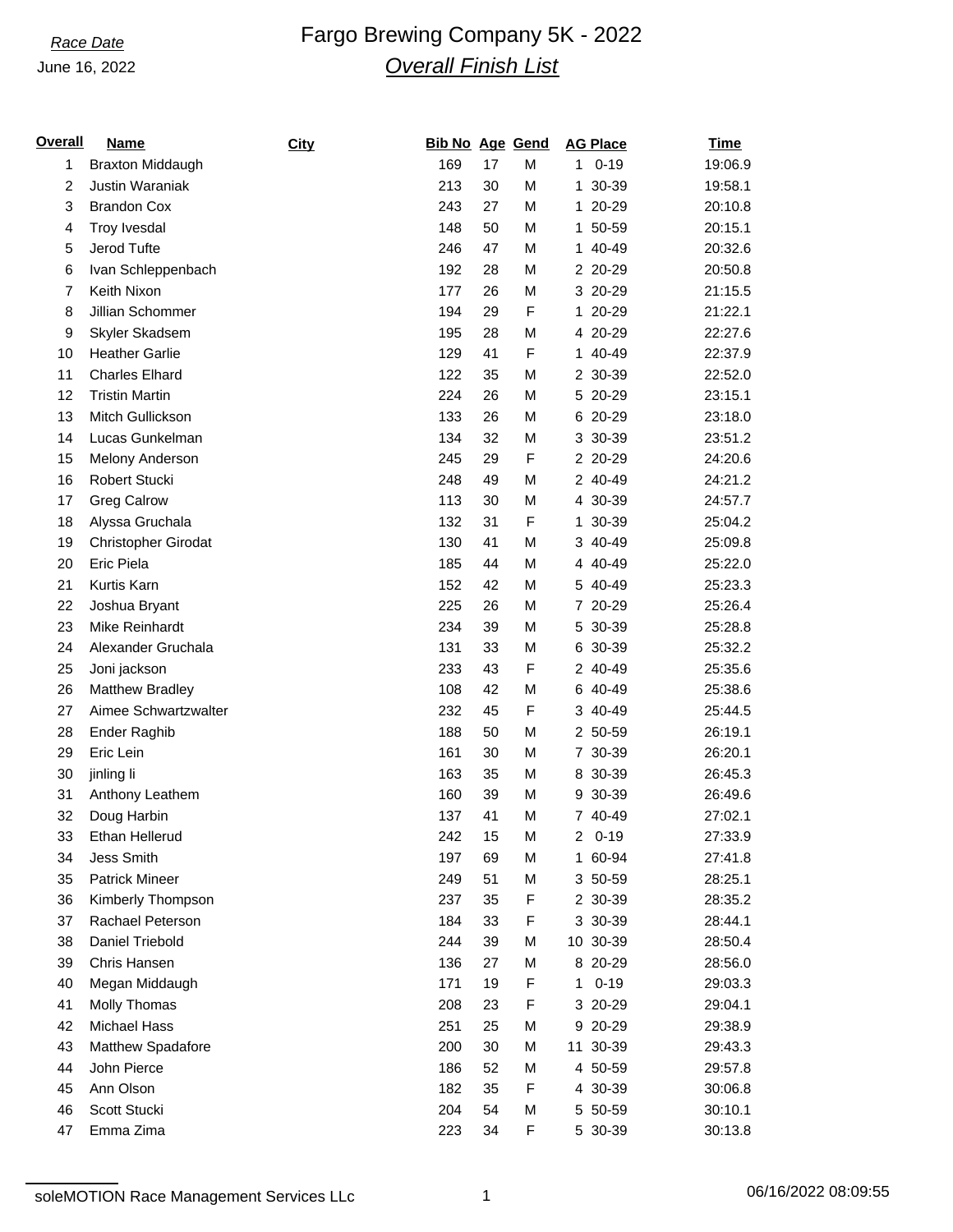### June 16, 2022

# **Race Date Fargo Brewing Company 5K - 2022** *Overall Finish List*

| <u>Overall</u> | <b>Name</b>           | <b>City</b> | <b>Bib No Age Gend</b> |    |   | <b>AG Place</b> |          | <b>Time</b> |
|----------------|-----------------------|-------------|------------------------|----|---|-----------------|----------|-------------|
| 48             | Shanna Olschlager     |             | 180                    | 46 | F |                 | 4 40-49  | 30:31.7     |
| 49             | <b>Emily Hughes</b>   |             | 147                    | 30 | F |                 | 6 30-39  | 30:34.3     |
| 50             | <b>Eric Theis</b>     |             | 205                    | 46 | M |                 | 8 40-49  | 30:35.4     |
| 51             | Katie Burington       |             | 112                    | 33 | F |                 | 7 30-39  | 30:50.8     |
| 52             | Josh Hagen            |             | 135                    | 38 | M | 12 30-39        |          | 30:50.8     |
| 53             | Steven Buringrud      |             | 110                    | 31 | M | 13 30-39        |          | 30:52.7     |
| 54             | Ashley Nelson         |             | 175                    | 33 | F |                 | 8 30-39  | 30:58.6     |
| 55             | Dale Hetland          |             | 143                    | 53 | M |                 | 6 50-59  | 31:26.5     |
| 56             | Jason Magnuson        |             | 250                    | 51 | M |                 | 7 50-59  | 31:35.8     |
| 57             | Daniel Bacon          |             | 101                    | 65 | M |                 | 2 60-94  | 31:36.9     |
| 58             | Rebecca Binford       |             | 104                    | 32 | F |                 | 9 30-39  | 32:02.9     |
| 59             | Dustin Ellingson      |             | 238                    | 37 | M | 14 30-39        |          | 32:03.2     |
| 60             | Kristopher Luneav     |             | 235                    | 46 | M |                 | 9 40-49  | 32:11.6     |
| 61             | Angela Hodgson        |             | 236                    | 54 | F |                 | 1 50-59  | 32:16.4     |
| 62             | Greg Schake           |             | 191                    | 42 | M | 10 40-49        |          | 32:52.2     |
| 63             | Nick Samuelson        |             | 247                    | 27 | M | 10 20-29        |          | 33:12.2     |
| 64             | Katie Karn            |             | 151                    | 40 | F |                 | 5 40-49  | 33:16.9     |
| 65             | Ali Jones             |             | 150                    | 40 | F |                 | 6 40-49  | 33:17.0     |
| 66             | Mendi Blake           |             | 105                    | 43 | F |                 | 7 40-49  | 33:17.0     |
| 67             | Ava Christopherson    |             | 240                    | 14 | F | $\overline{2}$  | $0 - 19$ | 33:44.8     |
| 68             | <b>Heather Smith</b>  |             | 198                    | 42 | F |                 | 8 40-49  | 34:03.8     |
| 69             | Jaison Freed          |             | 126                    | 48 | M | 11 40-49        |          | 34:12.4     |
| 70             | Jennifer Freed        |             | 127                    | 47 | F |                 | 9 40-49  | 34:18.8     |
| 71             | <b>Brittany Haugo</b> |             | 140                    | 34 | F | 10 30-39        |          | 34:29.7     |
| 72             | Quiara Smith          |             | 199                    | 38 | F | 11 30-39        |          | 34:32.8     |
| 73             | Ryan Tougas           |             | 211                    | 33 | M | 15 30-39        |          | 34:45.7     |
| 74             | Amber Tougas          |             | 210                    | 35 | F | 12 30-39        |          | 34:50.6     |
| 75             | <b>Erica Bradley</b>  |             | 231                    | 43 | F | 10 40-49        |          | 34:53.8     |
| 76             | Heidi Oien            |             | 179                    | 35 | F | 13 30-39        |          | 34:54.2     |
| 77             | Andrew Wrucke         |             | 220                    | 36 | M | 16 30-39        |          | 34:56.6     |
| 78             | Renee Clasen          |             | 116                    | 46 | F | 11              | 40-49    | 35:16.5     |
| 79             | Cory Clasen           |             | 115                    | 50 | M |                 | 8 50-59  | 35:16.9     |
| 80             | Danielle Wrucke       |             | 221                    | 33 | F | 14 30-39        |          | 35:36.1     |
| 81             | Amy Thier             |             | 206                    | 26 | F |                 | 4 20-29  | 35:47.7     |
| 82             | Ericka Middaugh       |             | 170                    | 47 | F |                 | 12 40-49 | 36:02.9     |
| 83             | Cody Burington        |             | 111                    | 38 | M |                 | 17 30-39 | 36:17.2     |
| 84             | Lisa Kreutz           |             | 157                    | 61 | F |                 | 1 60-94  | 37:35.5     |
| 85             | <b>Todd Hennum</b>    |             | 141                    | 53 | М |                 | 9 50-59  | 37:54.1     |
| 86             | Dee Dee Hartman       |             | 138                    | 39 | F |                 | 15 30-39 | 38:03.5     |
| 87             | Annika Kjar           |             | 155                    | 24 | F |                 | 5 20-29  | 38:52.0     |
| 88             | Amanda Westberg       |             | 214                    | 22 | F |                 | 6 20-29  | 38:52.1     |
| 89             | <b>Barb Smith</b>     |             | 196                    | 66 | F |                 | 2 60-94  | 39:02.4     |
| 90             | Abigail Lill          |             | 164                    | 32 | F |                 | 16 30-39 | 39:20.3     |
| 91             | Meghan Pegel          |             | 183                    | 29 | F |                 | 7 20-29  | 39:25.5     |
| 92             | derek wikstrom        |             | 216                    | 29 | M |                 | 11 20-29 | 39:25.5     |
| 93             | Rachael Boegel        |             | 106                    | 24 | F |                 | 8 20-29  | 39:35.8     |
| 94             | Rachel Rosten         |             | 190                    | 41 | F |                 | 13 40-49 | 39:35.9     |